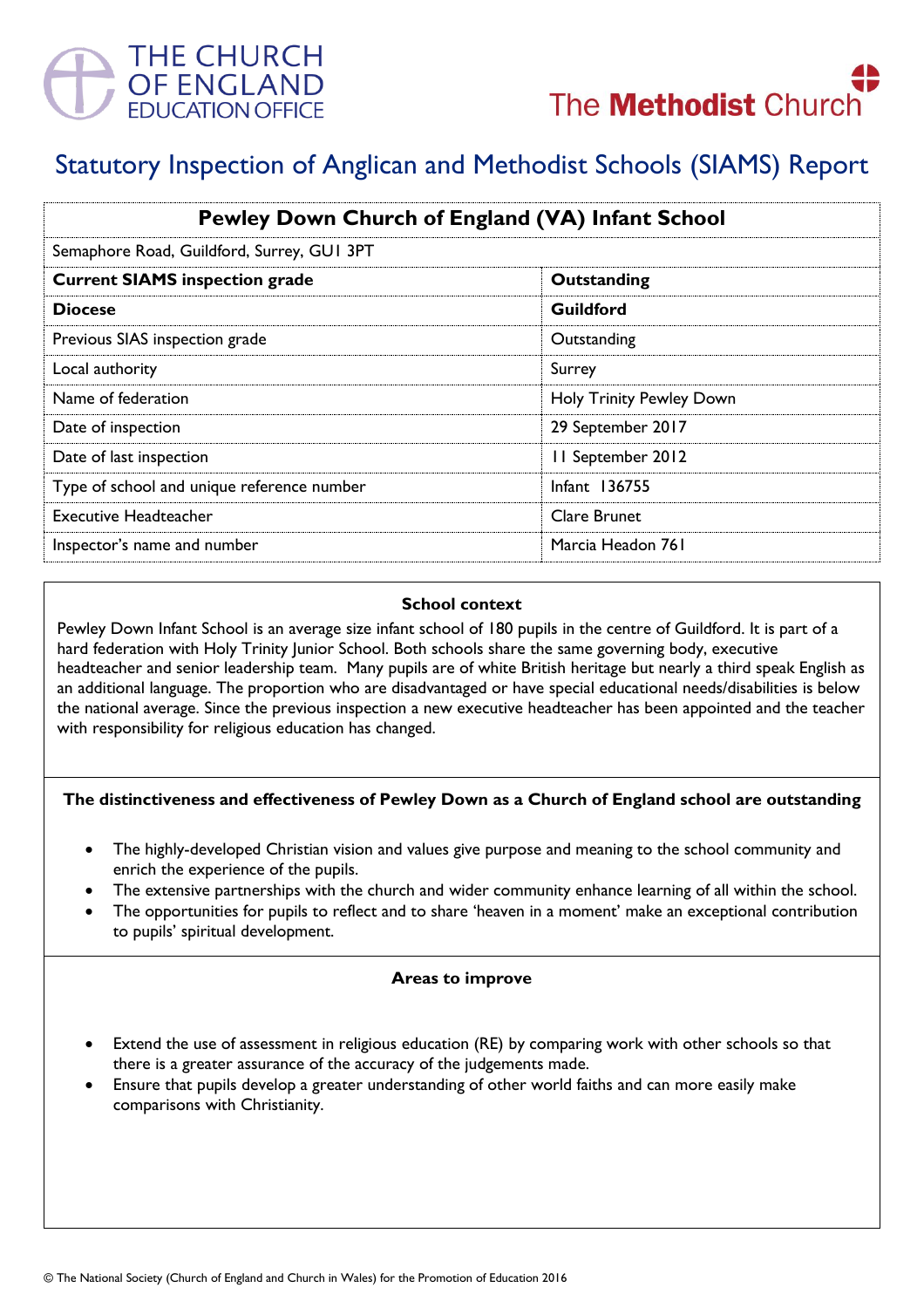# **The school, through its distinctive Christian character, is outstanding at meeting the needs of all learners**

Explicitly Christian values are totally central to the life of the school and drive its every action. There is a deeprooted belief in the values and because of this they are incorporated into all learning. There is a huge 'zest for learning and love of life' which is apparent through the curriculum and through the response of the pupils to their work, to one another and to their teachers. The values guide pupils' thinking and actions. They feel entirely secure, loved and confident in school and explain that even if you make a mistake it does not matter as you will be forgiven as God forgives everyone. They have a firm belief that each individual person has special talents and they are generous in highlighting who is particularly good at some things. The pupils consider it their duty to help one another when they feel sad or in difficulty and to help other people in the world. Behaviour is excellent. The pupils' moral, social and cultural development is fostered. Teachers not only plan for the 'heaven in a moment' which allows pupils to develop spiritually, but they also seize opportunities as they arise, making the curriculum creative and inspiring. Because of this attendance is very high. The 'wildplace' garden and 'fluffy days' are used to encourage pupils to ask big questions and to think for themselves. As one parent said, 'the values and the curriculum allow pupils to develop their own views and faith'. However, although pupils show some knowledge of other faiths, their understanding that Christians do not only live in Britain is less well developed. Relationships within the school are very strong and trusting and staff speak warmly of the Christian love which the headteacher shows to them. Pupils know that their own views will be listened to with respect. The home-school link worker provides valuable support to families. A very effective buddy system helps pupils make a smooth transition to the federated junior school. A special feature is when Year 5 pupils present Year 2 pupils with Bibles and half way through the holidays send the incoming pupils a postcard of encouragement. Pewley Down is a happy and highly inclusive school in which those of all faiths and none are welcomed equally. Pupils who speak English as an additional language are given extra help so they quickly become fluent. Pupils attain highly because of the attention which is given to learning and the belief that all must be nurtured as children of God. Pupils make good progress in their learning which is carefully monitored. Those who need extra help receive it but they are also made to feel special as they go to the 'Star' Room. As a result, outcomes at the end of the Early Years Foundation Stage, in the Year 1 phonics test and at the end of key stage 1 are above national averages for all groups of pupils. Religious education (RE) makes a huge contribution to the Christian character of the school. Units of work are linked with the values and this helps to enhance the spiritual development of pupils.

# **The impact of collective worship on the school community is outstanding**

Assembly and thoughtful time, which make up collective worship, are valued highly by the pupils as a time to sit still, think about and talk to God and to listen to interesting stories 'which tell us how to act'. They are joyous occasions and the messages often leave a lasting impression on the pupils. They vividly recall stories from the Bible and their meaning, the 'fictional' Doris and Douglas visitors talking about their life or 'Christiana' acting out Pilgrim's Progress. Themes are very carefully planned over a four-year cycle to include stories from the Old and New Testament and to allow pupils to explore different ways of responding to God. The themes for collective worship are explored from a different perspective over the course of a week with thoughtful time allowing pupils to reflect more deeply upon the theme. The quality of these reflections is evident as in a Reception class, in response to the teacher exploring where God might be found, one reply was that He could be found in drains as well as in our hearts. A particularly significant feature is when teachers read some of these reflections in Friday assembly. Pupils help with the lighting of the candle, which is developing their awareness of the Trinity and which signifies the beginning of assembly. They often participate in acting out stories in assembly and join in singing with enthusiasm. However, there is still more scope for their greater involvement in leading worship. The school celebrates the major festivals and the 'pause day', run by five different churches has helped to increase pupils' understanding of the significance of Easter. Christmas and harvest are also times of special celebration, often held in local churches. Clergy from different Anglican traditions play an important role in regularly leading assembly and showing pupils there is more than one way in which to worship. Pupils especially like hearing from the Rector and the curate. Assembly is regularly evaluated and pupils' comments are sought as part of regular class discussions and 'time for tea' with the headteacher. As a result, improvements are made. Prayer is very central to the life of the school and the approach taken increases pupils' spiritual development. Pupils are taught how to pray and are encouraged to think about the real meaning and purpose of prayer. In thoughtful time they write prayers and assembly always includes a time for prayer. Pupils spontaneously write or say prayers as, for example on a walk back from the 'wildplace', Reception pupils came across a dead mouse and said a prayer.